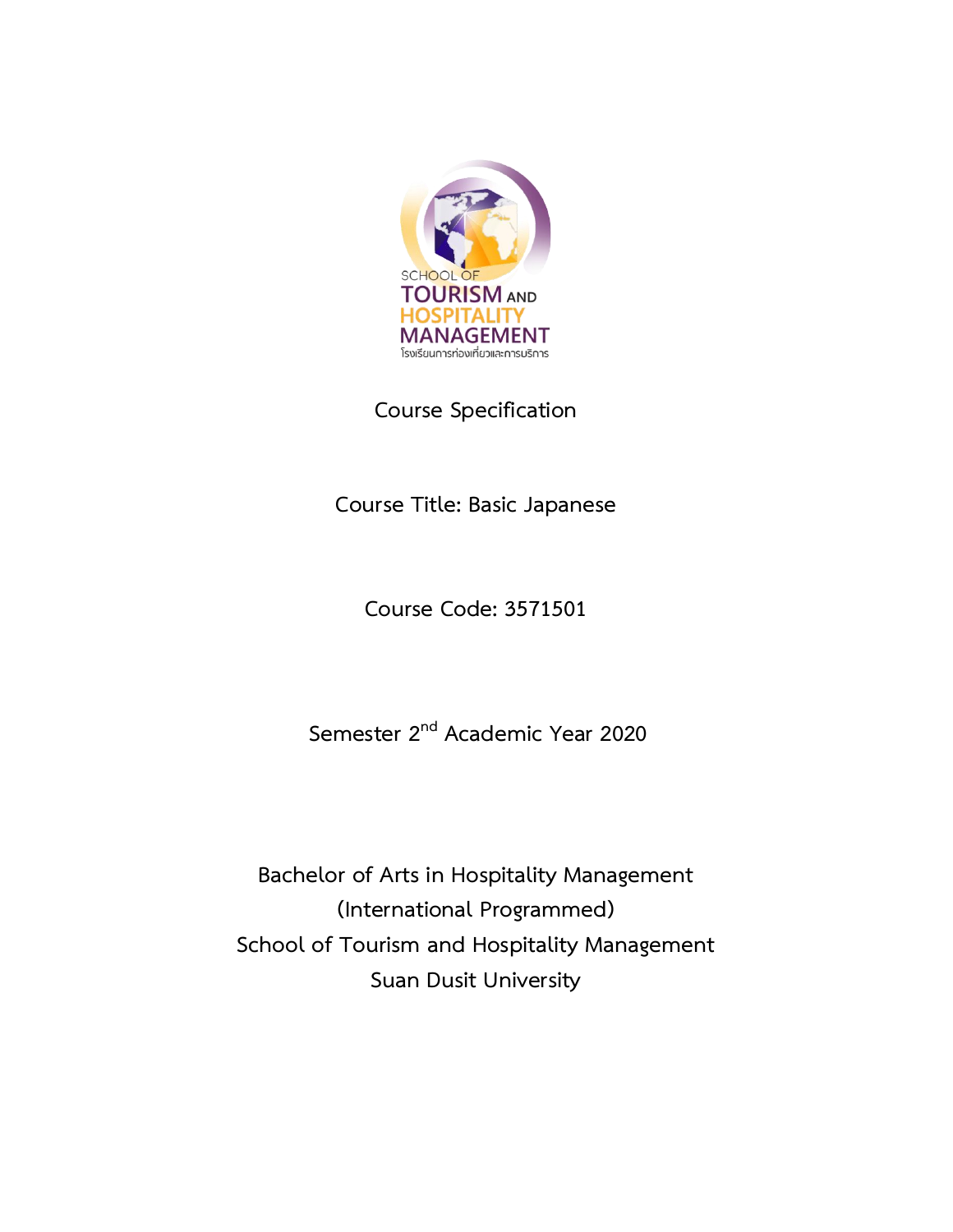## **Content**

|           |                                                 | Page |
|-----------|-------------------------------------------------|------|
| Section 1 | General information                             | 3    |
| Section 2 | Aims and Objectives                             | 4    |
| Section 3 | Course Description and Implementation           | 4    |
| Section 4 | Development of Students' Learning Outcomes      | 5    |
| Section 5 | Teaching and Evaluation Plans                   | 10   |
| Section 6 | Teaching Materials and Resources                | 17   |
| Section 7 | Evaluation and Improvement of Course Management | 17   |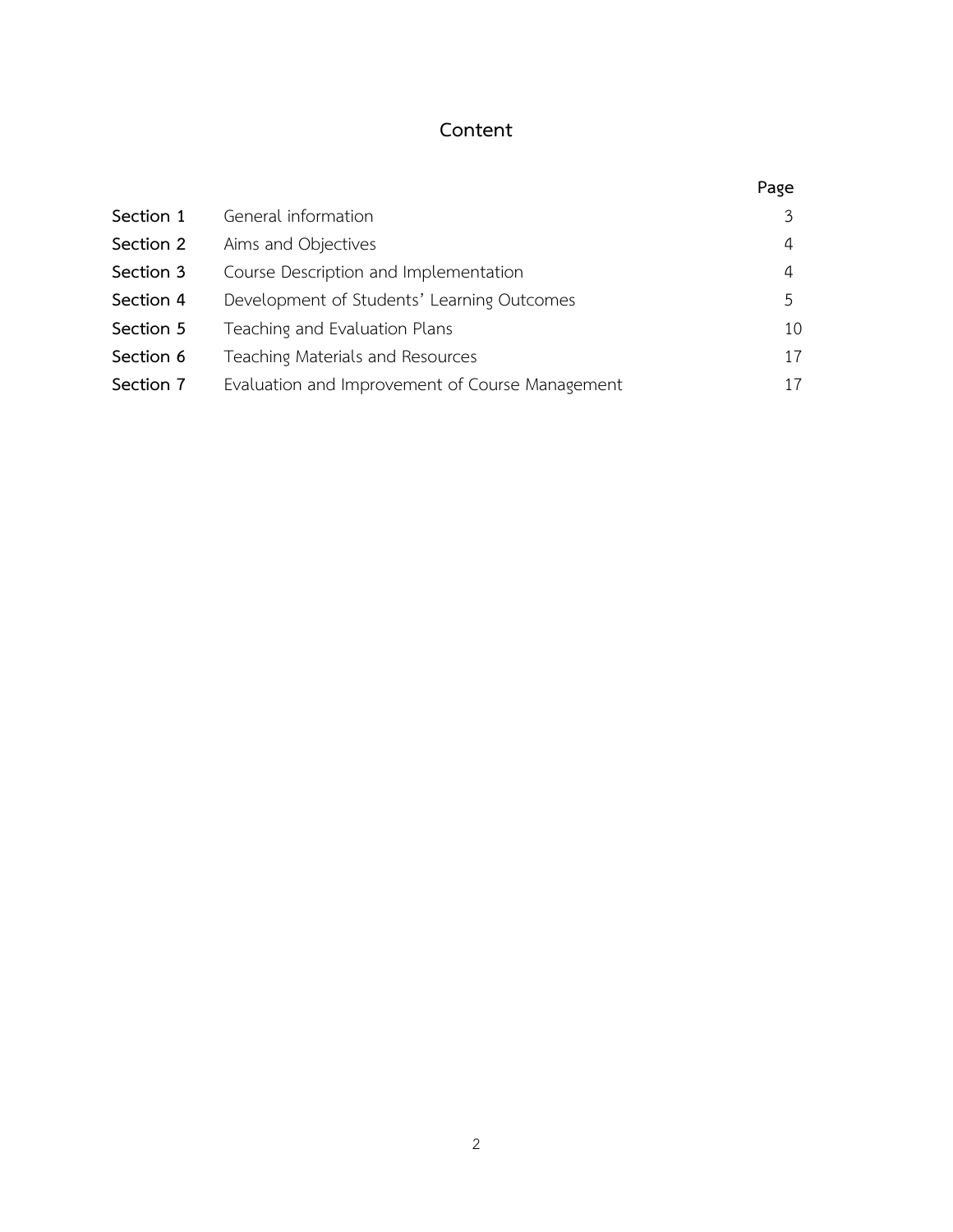# **Course Specification**

**Name of institution** Suan Dusit University **Campus/faculty/department** School of Tourism and Hospitality Management

## **Section1 General Information**

#### **1. Course code and course title**

**Course Code:** 3571501

 **Course title:** Basic Japanese

#### **2. Number of credits**

 $3(3-0-6)$ 

#### **3. Curriculum and type of subject**

- 3.1 Bachelor of Arts Programme in Hospitality Management
- 3.2 Type of Subject: Elective courses Major: None

#### **4. Responsible faculty members**

- 4.1 course coordinator: Aj.Sutsawad Jandum
- 4.2 Instructors: Aj. Takenori Okajima. Section**:** C1

## **5 .Semester /year of study**

Semester 2/ Academic year 2020 / Year 2

#### **6 .Pre-requisite (if any)**

None

## **7 .Co-requisites (if any)**

None

## **8 .Venue of study**

Suan Dusit University

#### **9 .Date of latest revision**

15 November 2020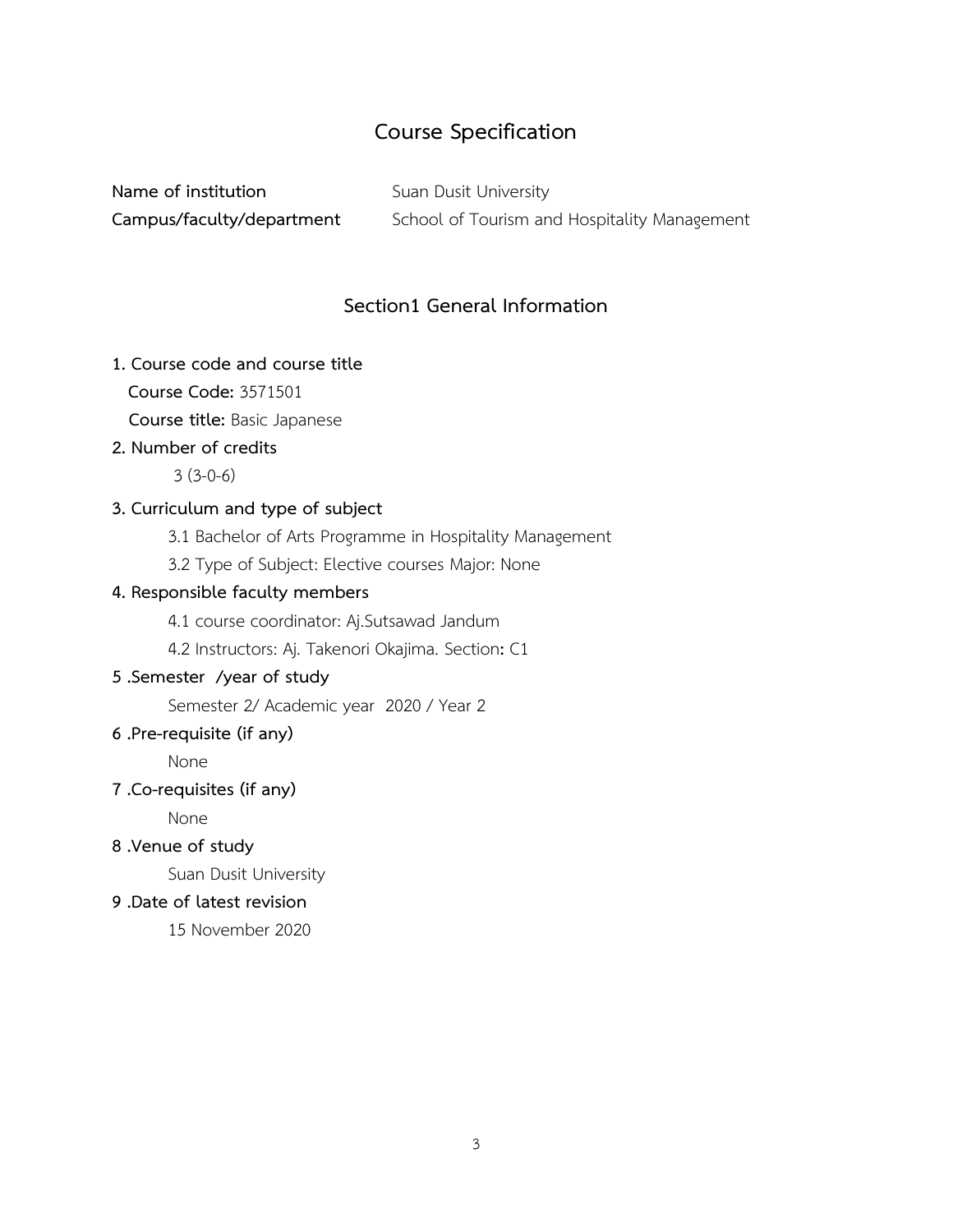## **Section 2 Aims and Objectives**

## **1. Aims of the Course**

## **1.1 Cognitive Theory (Knowledge from learning)**

- To learn about basic vocabulary, structure of sentence and grammar for basic Japanese communicating and to learn Japanese culture.

#### **1.2 Skills (Abilities and skills acquired from learning)**

- To Apply the knowledge of basic Japanese and to practice the four skills of Basic Japanese for communicate in beginner level.

#### **1.3 Moral (Attitudes, Moral and Ethical derived from learning)**

- To understand the knowledge of basic Japanese and Japanese culture and to adapt good attitude perceptions as being good part of the hospitality industry.

## **2. Objectives of Course Development/Modification**

After successful completion of this course, students will understand basic vocabulary, structure of sentence, grammar and Japanese culture and will practice listening, speaking, reading and writing skills in order to communicate in various situation in beginner level.

## **Section 3: Course Description and Implementation**

#### **1. Course Description**

The fundamental skills in French language; listening, speaking, reading and writing, Study the basic grammar structure

| Lecture<br>(Hour)                           | Additional<br>class (Hour) | Laboratory/field<br>trip/internship<br>(Hour) | Self-study<br>(Hour)                        |
|---------------------------------------------|----------------------------|-----------------------------------------------|---------------------------------------------|
| 45 hours                                    |                            | None                                          | 90 hours                                    |
| $(3 \text{ hours} \times 15 \text{ weeks})$ | None                       |                                               | $(6 \text{ hours} \times 15 \text{ weeks})$ |

#### **2. Number of Hours per Semester**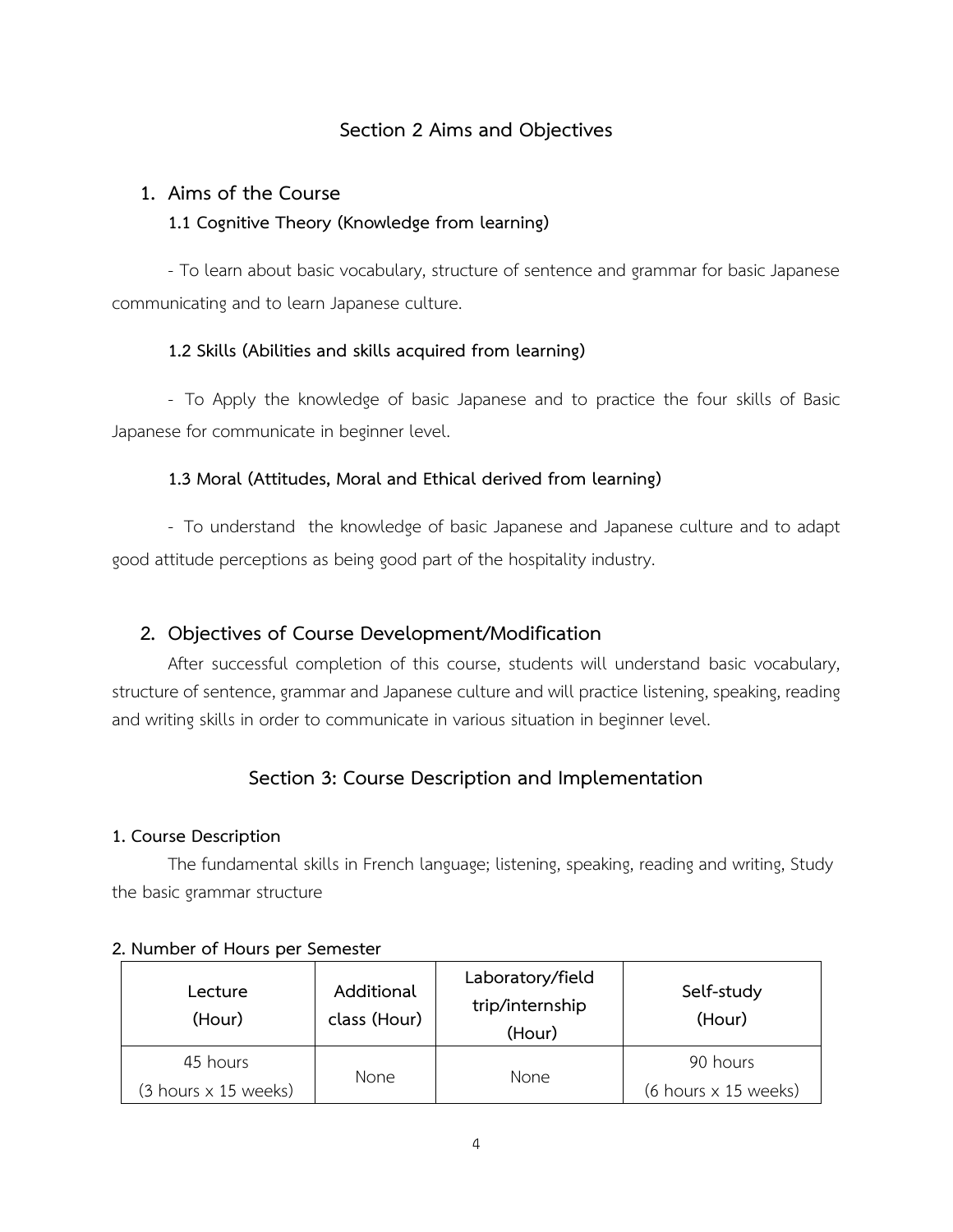#### **3. Number of hours that the lecturer provides individual counseling and guidance**

- The student can make an appointment to consult and communicate with the lecturer by online application such as Facebook, Line etc.

- Course convenor will be available for additional academic advice for 2 hours per week.

#### **Section 4 Development of Students' Learning Outcomes**

#### **1. Morality and Ethics**

#### **1.1 Expected outcome on morality and ethics**

Enable the students to be responsible, disciplined, honest and able to morally and ethically apply specific skills learnt throughout this course as follows:

(1) To realize good values, moral conscience and ethics.

#### ● **(2) To be self and social responsible with good attitude and behavior.**

(3) To responsible of duties, good membership and develop leadership skills and act as a role model to others.

(4) To be disciplined and follow the organizational and social rules and regulations.

#### **1.2 Teaching methods**

- lecturing alongside with examples of basic vocabulary, structure of sentence, grammar and Japanese culture

- Practicing listening, speaking, reading and writing skills for Basic Japanese

- Discussing the various situation in beginner level

- Frequency of attendance and punctuality of assessment submission
- From assignment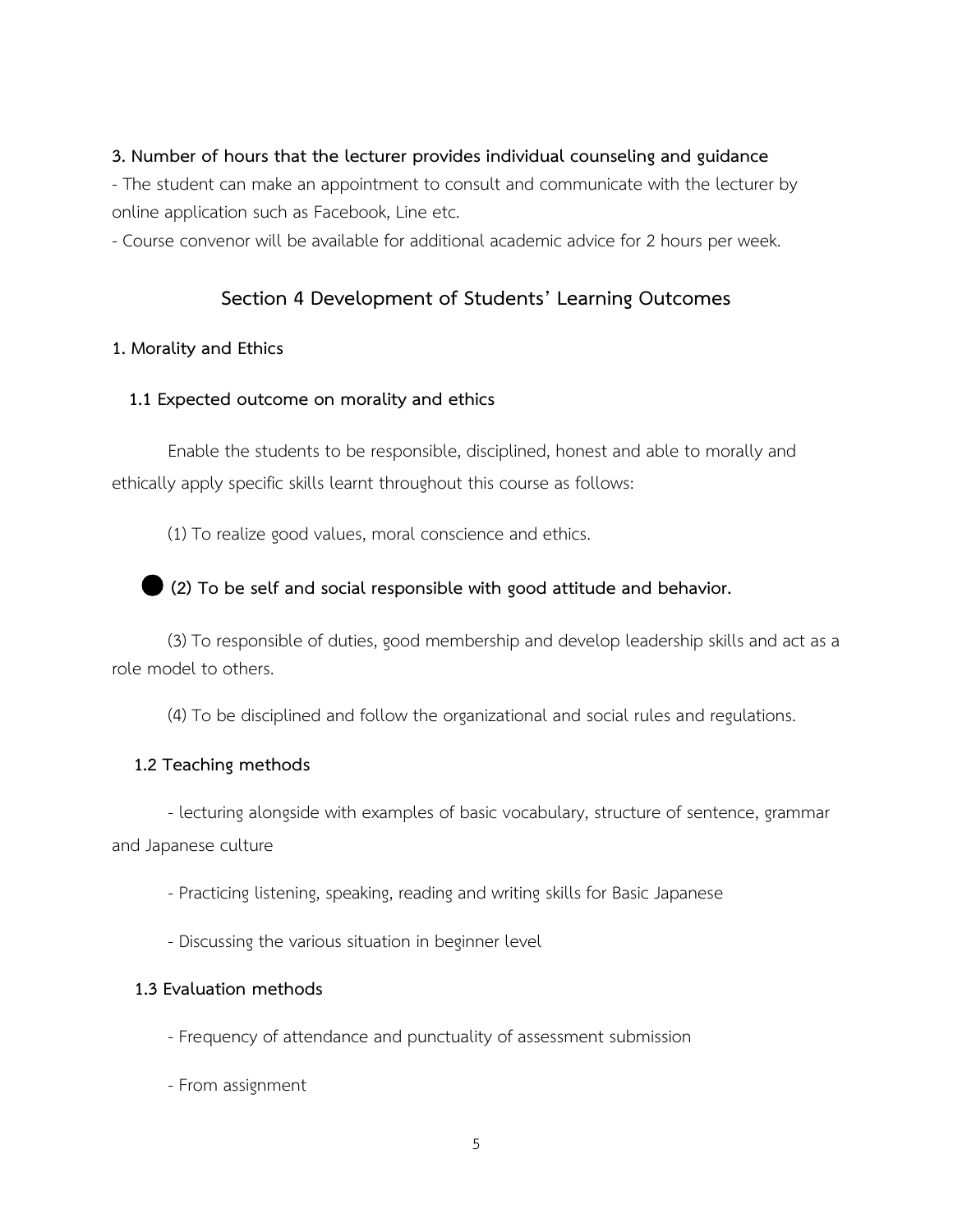## **2. Knowledge Development**

#### **2.1 Expected outcome on Knowledge and skills development**

(1) To understand the important principles and theories of hospitality organizational behavioral and interpersonal skills, international marketing, tourist behavior and related skills systematically and globally.

## ● **(2) To be able to integrate knowledge of hospitality with other related fields.**

(3) To understand research designs and methodology in order to solve organization problems and to develop organization knowledge management.

#### **2.2 Teaching methods**

- Lecture and practice
- Activity-Based Learning
- Experiential Based Learning
- Thinking Based Learning
- Problem Based Learning
- Inquiry-Based Learning

- Evaluate from assignment
	- Role-Play
	- Reading and speaking test
	- Mid-term exam and final exam
	- Reading and speaking test
	- Activity in classroom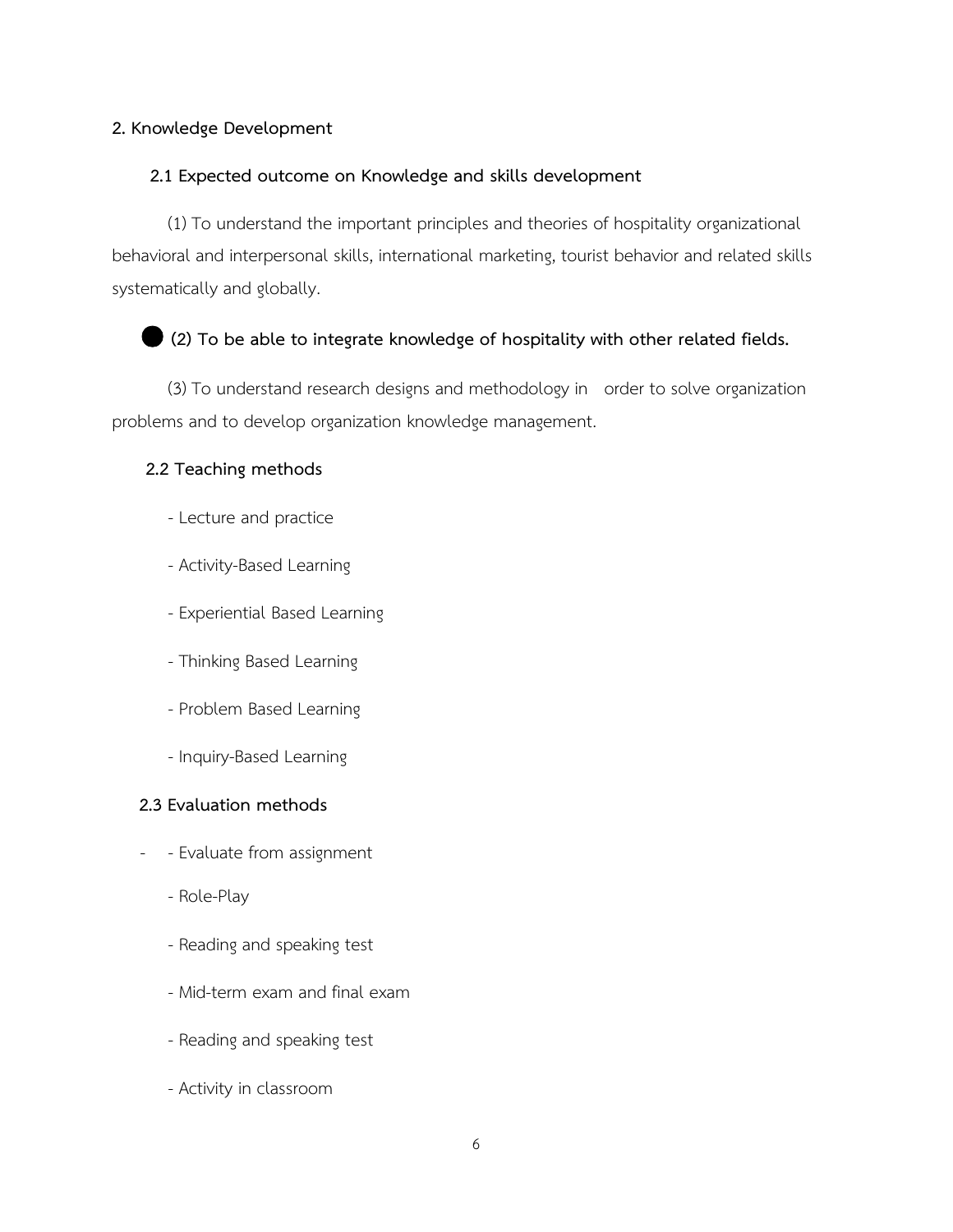#### **3. Intellectual Knowledge Innovation**

#### **3.1 Expected outcome on Intellectual Knowledge Innovation**

● **(1) To be able to evaluate and analyze data, and able to think critically and systematically in order to find cause, effect, and resolution of the problems in depth.**

(2) To be able to apply methodologies, synthesis, evaluation both practically and theoretically in actual operations.

(3) To be able to suitably apply knowledge and innovation in business term and able to adapt innovation technology to the profession and related fields.

#### **3.2 Teaching methods**

- Lecture and practice
- Activity-Based Learning
- Experiential Based Learning
- Thinking Based Learning
- Problem Based Learning
- Inquiry-Based Learning

- Evaluate from assignment
	- Role-Play
	- Reading and speaking test
	- Mid-term exam and final exam
	- Reading and speaking test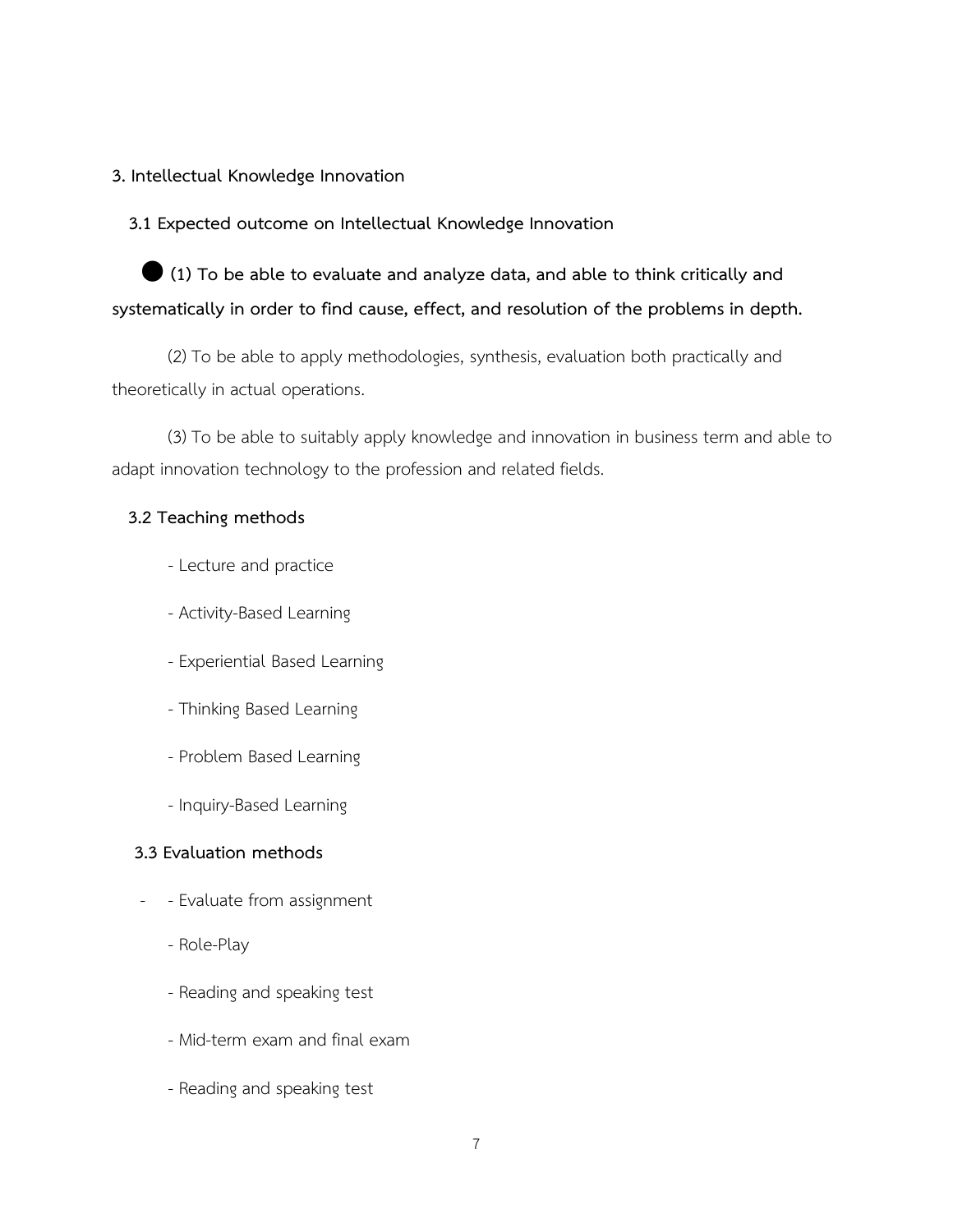- Activity in classroom

**4. Interpersonal Skills and Responsibility**

 **4.1 Expected outcome on Interpersonal Skills and Responsibility**



 $\bigcirc$  (2) To be able to develop self – improvement continuously on professional learning improvement based on international criterion.

## **4.2 Teaching methods**

- Delegate group work for group discussions
- Require oral presentations
- Problem Based Learning
- Assignment

## **4.3 Evaluation methods**

- Self-evaluation
- Peer evaluation

## **5. Numerical Analysis and Information Technology Skills**

 **5.1 Expected outcome on Numerical Analysis and Information Technology Skills**

● **(1) To be able to apply foreign languages effectively when communicate both academically and professionally.**

● **(2) To be able to communicate effectively with foreigners from different culture in different situation.**

(3) To be able to use information technology suitably in different operations.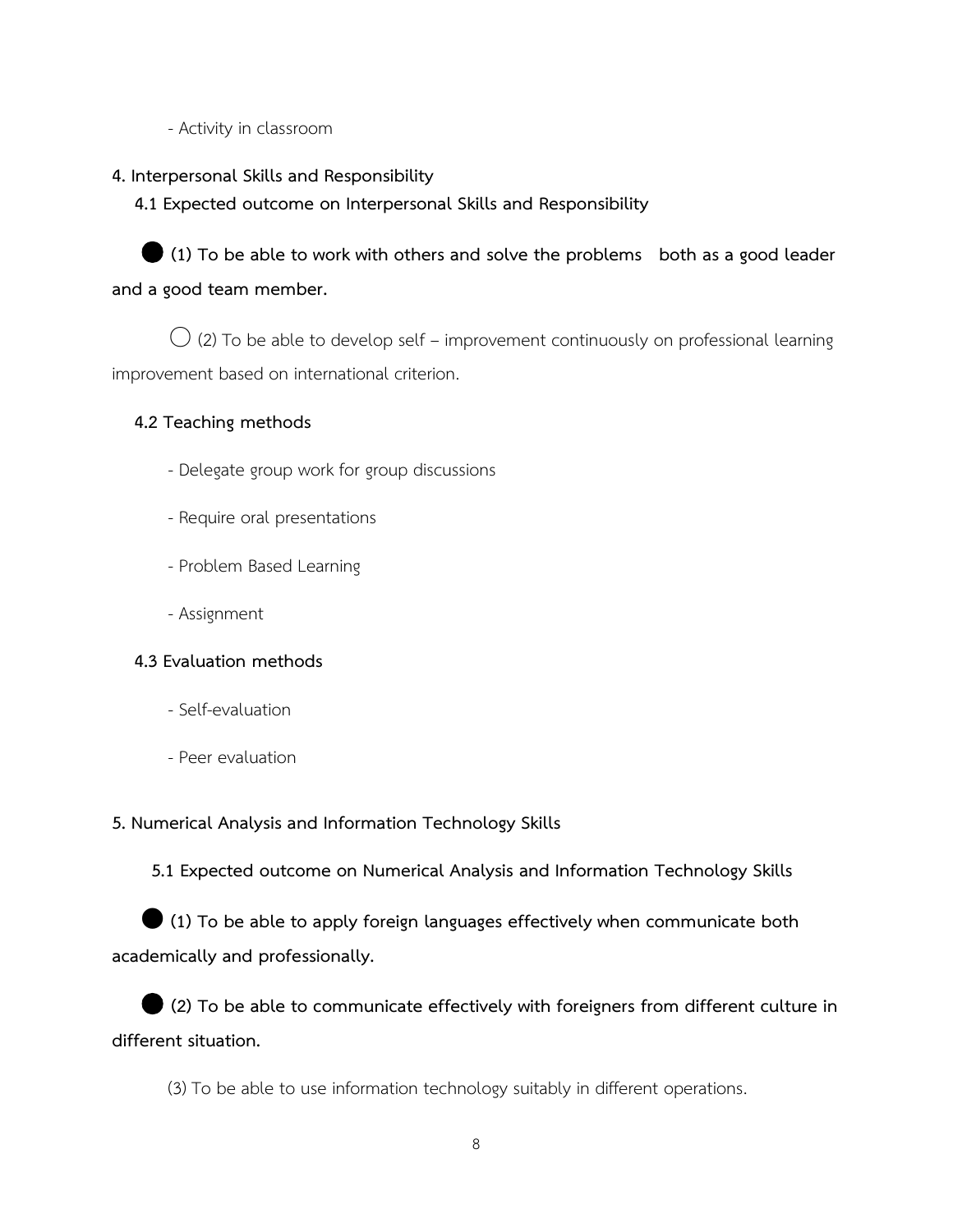(4) To be able to analyze and interpret data, facts, figures, statistics and/or numerical related tasks efficiently.

## **5.2 Teaching methods**

- Lecture and discussion
- Practice
- Problem Based Learning
- Thinking Based Learning
- Inquiry-Based Learning

- Evaluate from assignment
- Evaluate from answering question in classroom
- Midterm and Final examination
- Reading and speaking test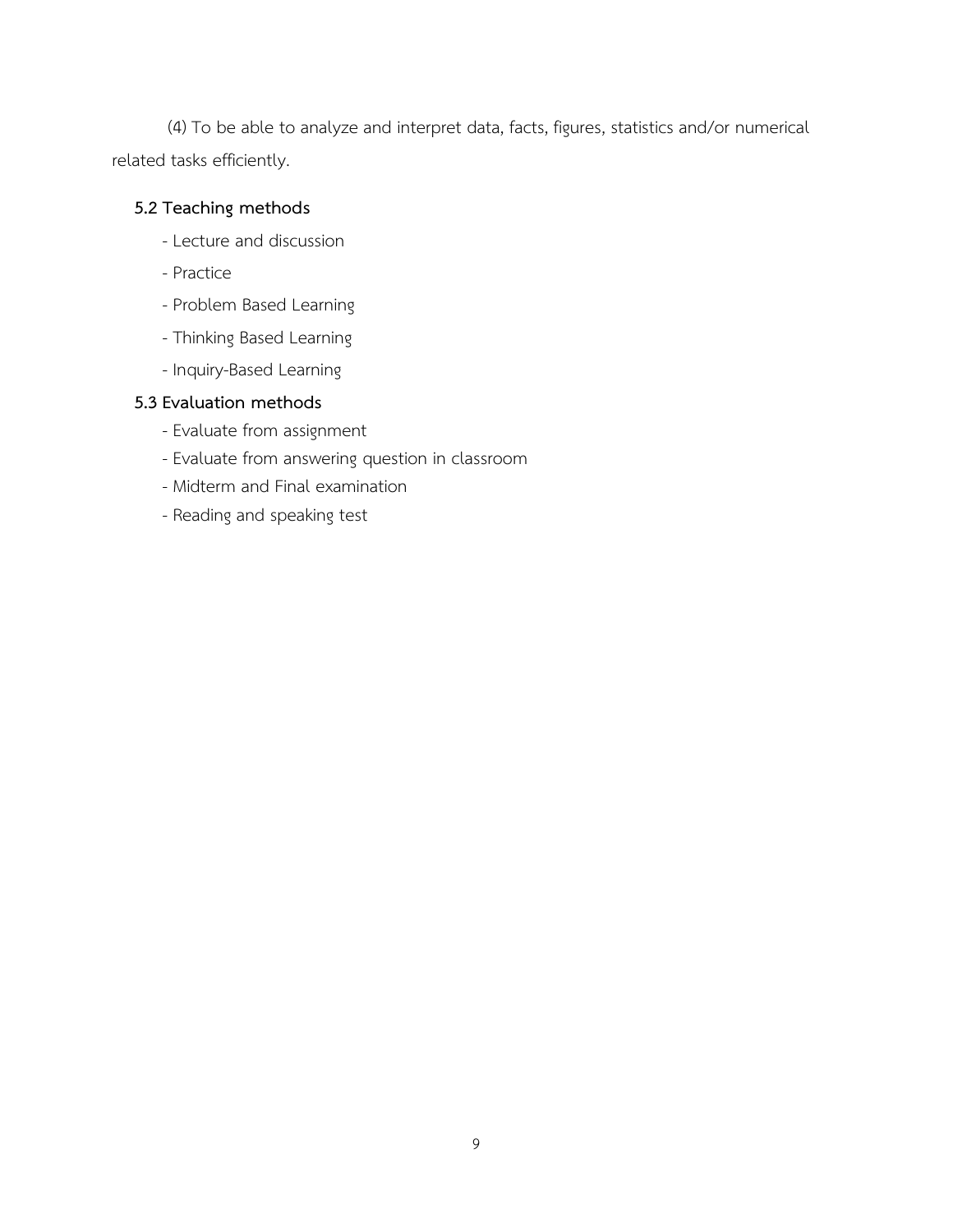# **Section 5: Teaching and Evaluation Plans**

## 1. Lesson Plan

| Week           | <b>Topics</b>           | No. of         | Teaching & Learning Activities,     | Instructor  |
|----------------|-------------------------|----------------|-------------------------------------|-------------|
|                |                         | Hours          | Instructional Media (if any)        |             |
| $\mathbf{1}$   | -Description of Basic   | $\mathfrak{Z}$ | -Direct instruction and Discussion. | Aj.Takenori |
|                | Japanese course         |                | -Lecture and discussion             | Okajima     |
|                | -The knowledge of basic |                | -Teaching Media                     |             |
|                | Japanese                |                | -PowerPoint Slides                  |             |
|                |                         |                | -Student Book                       |             |
|                |                         |                | -Japanese website                   |             |
|                |                         |                | -WBSC website                       |             |
|                |                         |                | Evaluation methods                  |             |
|                |                         |                | - Participation Activities          |             |
| $\overline{2}$ | Hiragana:あ~そ            | $\mathfrak{Z}$ | -Lecture and practice               | Aj.Takenori |
|                |                         |                | -Activity-Based Learning            | Okajima     |
|                |                         |                | -Inquiry-Based Learning             |             |
|                |                         |                | - Teaching Media                    |             |
|                |                         |                | -PowerPoint Slides                  |             |
|                |                         |                | -Student Book                       |             |
|                |                         |                | -Japanese website                   |             |
|                |                         |                | -WBSC website                       |             |
|                |                         |                | Evaluation methods                  |             |
|                |                         |                | -Participation activities           |             |
|                |                         |                | -Practice activities                |             |
|                |                         |                | -Exercise and assignment            |             |
| 3              | Hiragana:た~ん            | 3              | -Lecture and practice               | Aj.Takenori |
|                |                         |                | Activity-Based Learning             | Okajima     |
|                |                         |                | -Inquiry-Based Learning             |             |
|                |                         |                | -Teaching Media                     |             |
|                |                         |                | -PowerPoint Slides                  |             |
|                |                         |                | -Student Book                       |             |
|                |                         |                | -Japanese website                   |             |
|                |                         |                | -WBSC website                       |             |
|                |                         |                |                                     |             |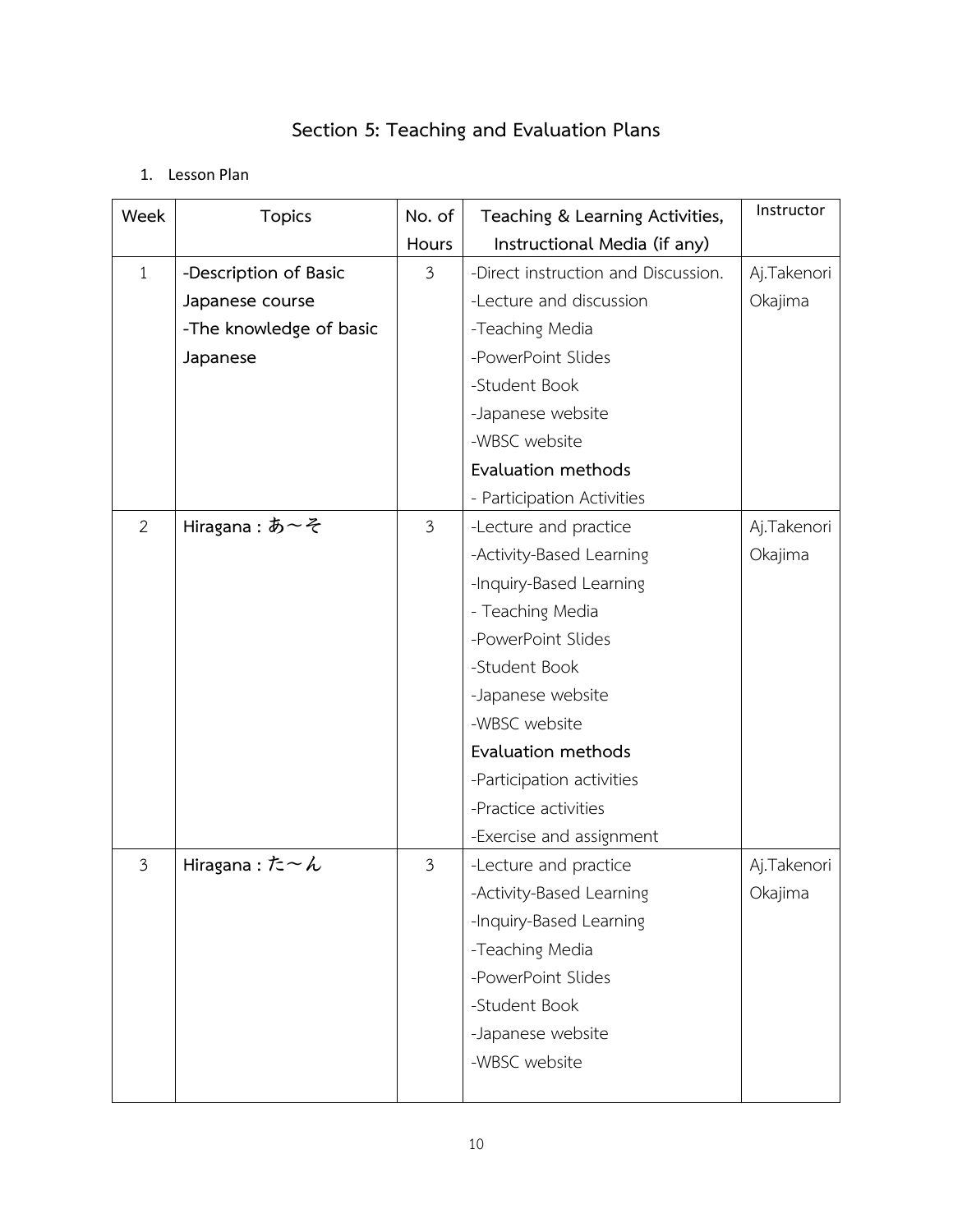|                |                    |                | Evaluation methods        |             |
|----------------|--------------------|----------------|---------------------------|-------------|
|                |                    |                | -Participation activities |             |
|                |                    |                | -Practice activities      |             |
|                |                    |                | -Exercise and assignment  |             |
| $\overline{4}$ | -Hiragana : だくてん/  | $\mathfrak{Z}$ | -Lecture and practice     | Aj.Takenori |
|                | はんだくてん             |                | -Activity-Based Learning  | Okajima     |
|                | - Hiragana : ちょうおん |                | -Inquiry-Based Learning   |             |
|                |                    |                | -Problem Based Learning   |             |
|                |                    |                | -Thinking Based Learning  |             |
|                |                    |                | -Teaching Media           |             |
|                |                    |                | -PowerPoint Slides        |             |
|                |                    |                | -Student Book             |             |
|                |                    |                | -Japanese website         |             |
|                |                    |                | -WBSC website             |             |
|                |                    |                | Evaluation methods        |             |
|                |                    |                | -Participation activities |             |
|                |                    |                | -Practice activities      |             |
|                |                    |                | -Exercise and assignment  |             |
| 5              | -Hiragana : そくおん   | 3              | -Lecture and practice     | Aj.Takenori |
|                | -Hiragana : ようおん   |                | -Activity-Based Learning  | Okajima     |
|                |                    |                | -Inquiry-Based Learning   |             |
|                |                    |                | -Problem Based Learning   |             |
|                |                    |                | -Thinking Based Learning  |             |
|                |                    |                | -Teaching Media           |             |
|                |                    |                | PowerPoint Slides         |             |
|                |                    |                | -Student Book             |             |
|                |                    |                | -Japanese website         |             |
|                |                    |                | -WBSC website             |             |
|                |                    |                | Evaluation methods        |             |
|                |                    |                | -Participation activities |             |
|                |                    |                | -Practice activities      |             |
|                |                    |                | -Exercise and assignment  |             |
| 6              | Katakana: $7 - y$  | $\mathfrak{Z}$ | -Lecture and practice     | Aj.Takenori |
|                |                    |                | -Activity-Based Learning  | Okajima     |
|                |                    |                | -Inquiry-Based Learning   |             |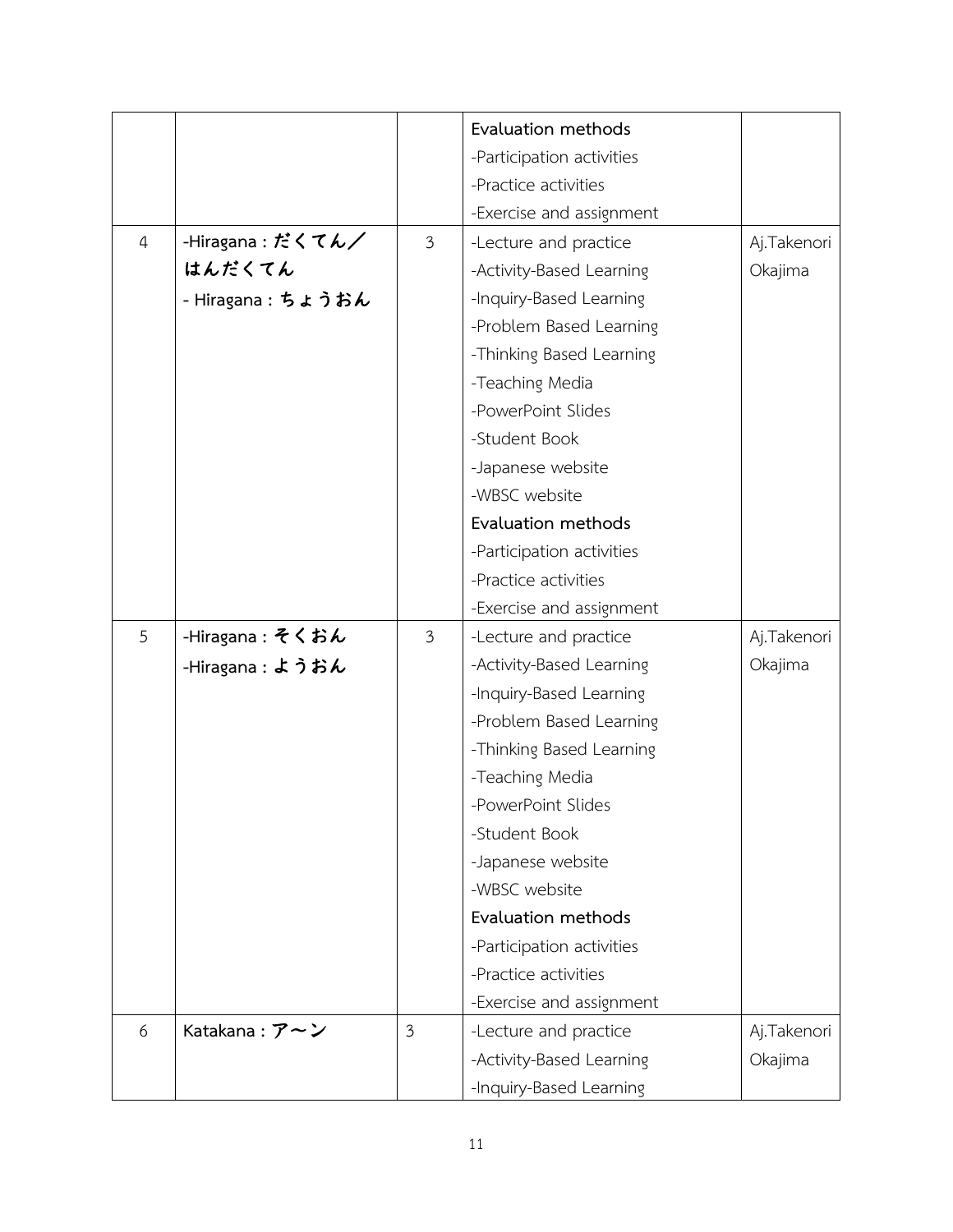|   |                           |                | -Teaching Media              |             |
|---|---------------------------|----------------|------------------------------|-------------|
|   |                           |                | -PowerPoint Slides           |             |
|   |                           |                | -Student Book                |             |
|   |                           |                | -Japanese website            |             |
|   |                           |                | -WBSC website                |             |
|   |                           |                | Evaluation methods           |             |
|   |                           |                | -Participation activities    |             |
|   |                           |                | -Practice activities         |             |
|   |                           |                | -Exercise and assignment     |             |
| 7 | Katakana vocaburaly       | 3              | -Lecture and practice        | Aj.Takenori |
|   |                           |                | -Activity-Based Learning     | Okajima     |
|   |                           |                | -Inquiry-Based Learning      |             |
|   |                           |                | -Experiential Based Learning |             |
|   |                           |                | -Teaching Media              |             |
|   |                           |                | -PowerPoint Slides           |             |
|   |                           |                | -Student Book                |             |
|   |                           |                | -Japanese website            |             |
|   |                           |                | -WBSC website                |             |
|   |                           |                | Evaluation methods           |             |
|   |                           |                | -Participation activities    |             |
|   |                           |                | -Practice activities         |             |
|   |                           |                | -Exercise and assignment     |             |
| 8 | -Midterm Examination      | $\mathfrak{Z}$ | -Lecture                     | Aj.Takenori |
|   | -Reading Test (1)         |                | -Midterm Examination         | Okajima     |
|   | -Basic Japanese structure |                | -Reading Test paper (1)      |             |
|   |                           |                | -Student Book                |             |
|   |                           |                | -WBSC website                |             |
|   |                           |                | Evaluation methods           |             |
|   |                           |                | -Midterm Examination (30%)   |             |
|   |                           |                | -Reading Test (1) (10%)      |             |
|   |                           |                | -Participation activities    |             |
|   |                           |                | -Practice activities         |             |
|   |                           |                | -Exercise and assignment     |             |
| 9 | -Greetings in daily life  | $\mathfrak{Z}$ | -Lecture and practice        | Aj.Takenori |
|   | -Counting numbers         |                | -Activity-Based Learning     | Okajima     |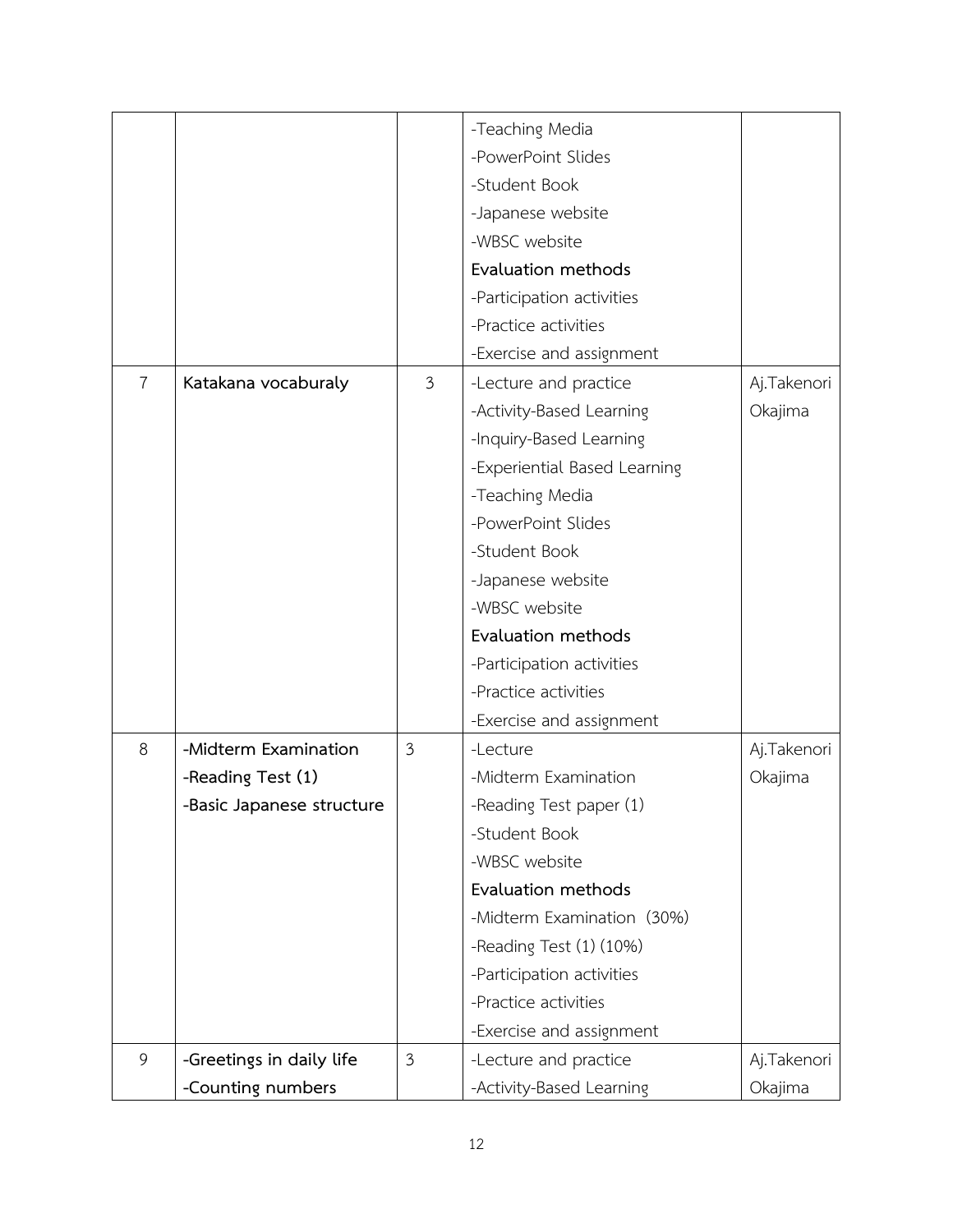|    |                            |                    | -Experiential Based Learning |             |
|----|----------------------------|--------------------|------------------------------|-------------|
|    |                            |                    |                              |             |
|    |                            |                    | -Role Play                   |             |
|    |                            |                    | -Teaching Media              |             |
|    |                            |                    | -PowerPoint Slides           |             |
|    |                            |                    | -Student Book                |             |
|    |                            |                    | -Japanese website            |             |
|    |                            |                    | -WBSC website                |             |
|    |                            |                    | Evaluation methods           |             |
|    |                            |                    | -Participation activities    |             |
|    |                            |                    | -Practice activities         |             |
|    |                            |                    | -Exercise and assignment     |             |
| 10 | -Asking Telephone          | $\mathfrak{Z}$     | -Lecture and practice        | Aj.Takenori |
|    | number                     |                    | -Activity-Based Learning     | Okajima     |
|    | -Asking Age                |                    | -Inquiry-Based Learning      |             |
|    |                            |                    | -Experiential Based Learning |             |
|    |                            |                    | -Role Play                   |             |
|    |                            |                    | -Teaching Media              |             |
|    |                            | -PowerPoint Slides |                              |             |
|    |                            |                    | -Student Book                |             |
|    |                            |                    | -Japanese website            |             |
|    |                            |                    | -WBSC website                |             |
|    |                            |                    | Evaluation methods           |             |
|    |                            |                    | -Participation activities    |             |
|    |                            |                    | -Practice activities         |             |
|    |                            |                    | -Exercise and assignment     |             |
| 11 | -Basic sentence            | $\mathfrak{Z}$     | -Lecture and practice        | Aj.Takenori |
|    | -Introducting yourself (1) |                    | -Activity-Based Learning     | Okajima     |
|    |                            |                    | -Inquiry-Based Learning      |             |
|    |                            |                    | -Experiential Based Learning |             |
|    |                            |                    | -Role Play                   |             |
|    |                            |                    |                              |             |
|    |                            |                    | -Teaching Media              |             |
|    |                            |                    | -PowerPoint Slides           |             |
|    |                            |                    | -Student Book                |             |
|    |                            |                    | -Japanese website            |             |
|    |                            |                    | -WBSC website                |             |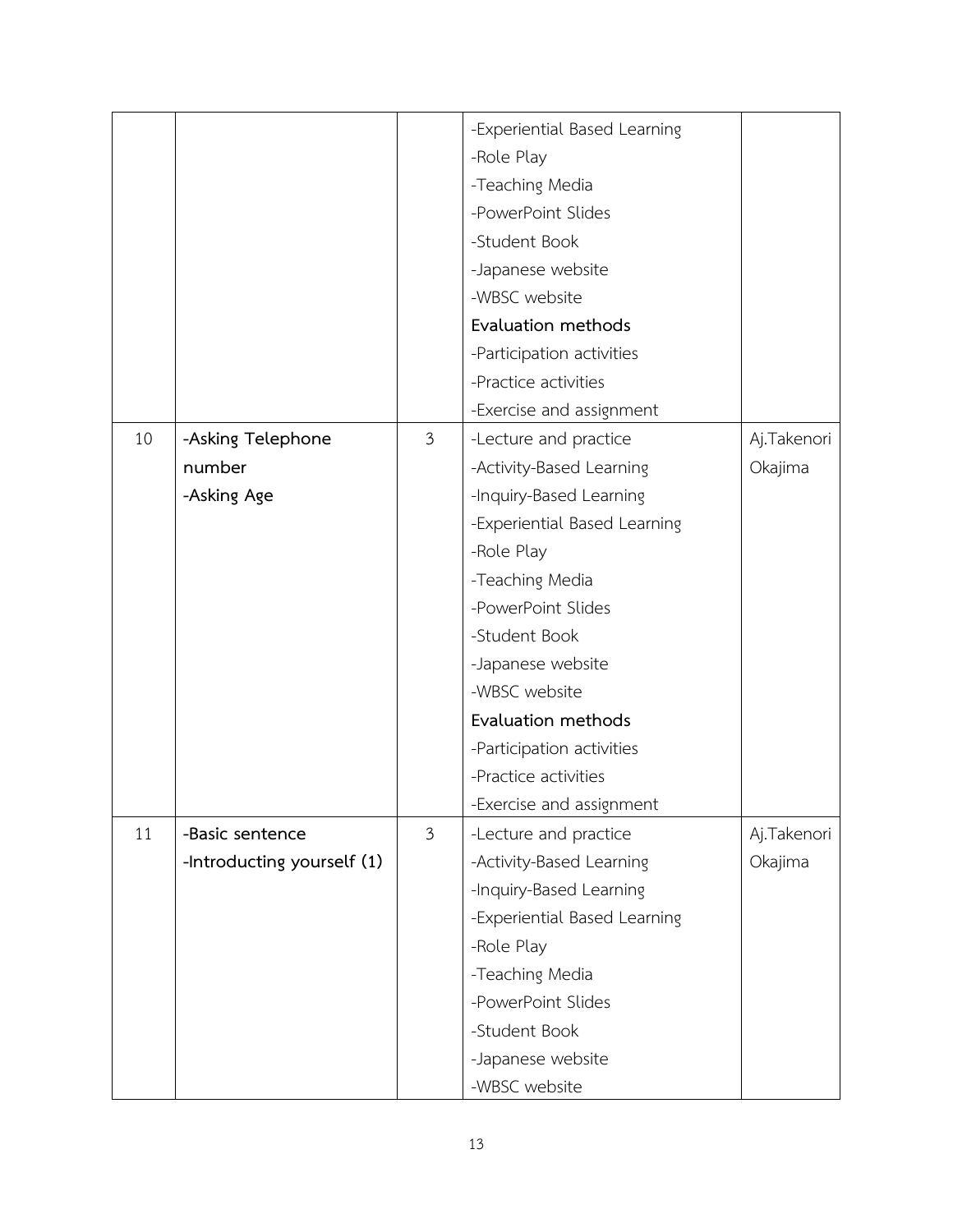|    |                            |                | Evaluation methods           |             |
|----|----------------------------|----------------|------------------------------|-------------|
|    |                            |                | -Participation activities    |             |
|    |                            |                | -Practice activities         |             |
|    |                            |                | -Exercise and assignment     |             |
| 12 |                            | $\mathfrak{Z}$ |                              |             |
|    | -Introducting yourself (2) |                | -Lecture and practice        | Aj.Takenori |
|    |                            |                | -Activity-Based Learning     | Okajima     |
|    |                            |                | -Inquiry-Based Learning      |             |
|    |                            |                | -Experiential Based Learning |             |
|    |                            |                | -Role Play                   |             |
|    |                            |                | -Teaching Media              |             |
|    |                            |                | -PowerPoint Slides           |             |
|    |                            |                | -Student Book                |             |
|    |                            |                | -Japanese website            |             |
|    |                            |                | -WBSC website                |             |
|    |                            |                | Evaluation methods           |             |
|    |                            |                | -Participation activities    |             |
|    |                            |                | -Practice activities         |             |
|    |                            |                | -Exercise and assignment     |             |
| 13 | $-Noun: 2N \cdot 5N$       | $\mathfrak{Z}$ | -Lecture and practice        | Aj.Takenori |
|    | あれ(1)                      |                | -Activity-Based Learning     | Okajima     |
|    |                            |                | -Inquiry-Based Learning      |             |
|    |                            |                | -Teaching Media              |             |
|    |                            |                | -PowerPoint Slides           |             |
|    |                            |                | -Student Book                |             |
|    |                            |                | -Japanese website            |             |
|    |                            |                | -WBSC website                |             |
|    |                            |                | Evaluation methods           |             |
|    |                            |                | -Participation activities    |             |
|    |                            |                | -Practice activities         |             |
|    |                            |                | -Exercise and assignment     |             |
| 14 | -Noun:これ・それ・               | $\mathfrak{Z}$ | -Lecture and practice        | Aj.Takenori |
|    | あれ(2)                      |                | -Activity-Based Learning     | Okajima     |
|    |                            |                | -Inquiry-Based Learning      |             |
|    |                            |                | -Experiential Based Learning |             |
|    |                            |                | -Role Play                   |             |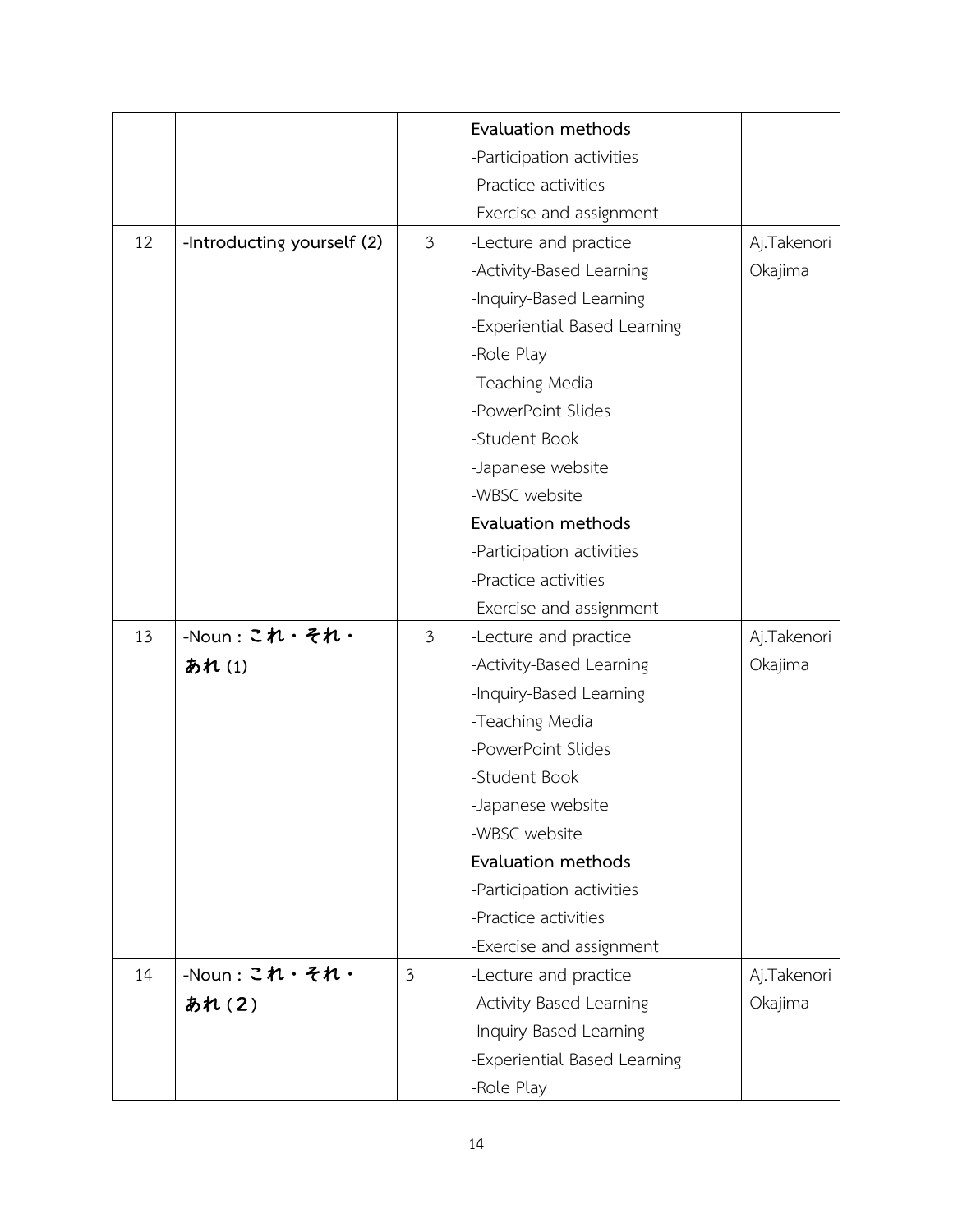|    |                      |                | -Teaching Media                |             |
|----|----------------------|----------------|--------------------------------|-------------|
|    |                      |                | -PowerPoint Slides             |             |
|    |                      |                | -Student Book                  |             |
|    |                      |                | -Japanese website              |             |
|    |                      |                | -WBSC website                  |             |
|    |                      |                | <b>Evaluation methods</b>      |             |
|    |                      |                | -Participation activities      |             |
|    |                      |                | -Practice activities           |             |
|    |                      |                | -Exercise and assignment       |             |
| 15 | -Summary the content | $\mathfrak{Z}$ | -Lecture and practice          | Aj.Takenori |
|    | week 9-14            |                | -Reading Test (2)              | Okajima     |
|    |                      |                | -Speaking Test                 |             |
|    | -Reading Test (2)    |                | -Teaching Media                |             |
|    | -Speaking Test       |                | -PowerPoint Slides             |             |
|    |                      |                | -Student Book                  |             |
|    |                      |                | -Japanese website              |             |
|    |                      |                | -WBSC website                  |             |
|    |                      |                | Evaluation methods             |             |
|    |                      |                | -Participation activities      |             |
|    |                      |                | -Practice activities           |             |
|    |                      |                | $-$ Reading Test $(2)$ $(10%)$ |             |
|    |                      |                | -Speaking Test (10%)           |             |
| 16 | -Final Examination   | $\mathfrak{Z}$ | Evaluation methods             | Aj.Takenori |
|    |                      |                | -Final Examination (30%)       | Okajima     |
|    |                      |                |                                |             |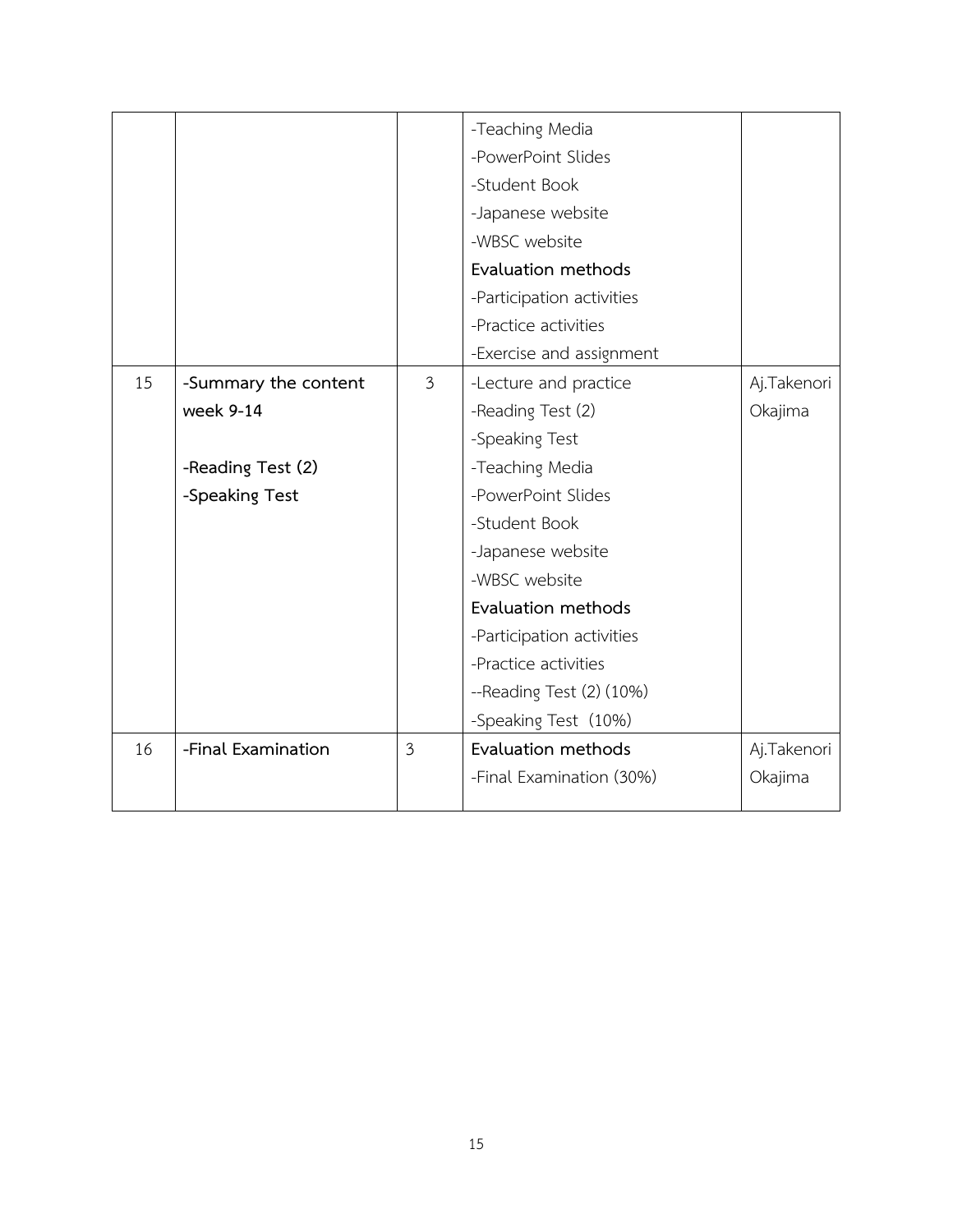## **1. Evaluation plan**

| Activities     | Expected      | Methods                   | Week     | Percentage |
|----------------|---------------|---------------------------|----------|------------|
|                | outcomes      |                           |          |            |
| 1              | 1.2, 2.2, 4.1 | Observe behavior          | $1 - 15$ | 10%        |
|                | 5.1, 5.2      | Participation, Activities |          |            |
|                |               | Exercise and assignment   |          |            |
| $\overline{2}$ | 2.2, 3.1, 4.1 | Reading Test (1)          | 8        | 10%        |
|                | 5.1, 5.2      | Reading Test (2)          | 15       | 10%        |
|                |               | Speaking Test             | 15       | 10%        |
| 3              | 2.2, 3.1, 4.1 | Midterm Examination       | 8        | 30%        |
|                | 5.1, 5.2      |                           |          |            |
| $\overline{4}$ | 2.2, 3.1, 4.1 | Final Examination         | 16       | 30%        |
|                | 5.1, 5.2      |                           |          |            |

#### **2. Evaluation**

Test Score and Grading are evaluated by Criterion-Referenced Evaluation of Suan Dusit University: Evaluations during semester (70) and Final Examination (30)

| Learning      | <b>Evaluation Methods</b> | Week     | Proportion of  |
|---------------|---------------------------|----------|----------------|
| Outcomes      |                           |          | Evaluation (%) |
| 1.2, 2.2, 4.1 | Participation             | $1 - 15$ | 10             |
| 5.1, 5.2      |                           |          |                |
| 2.2, 3.1, 4.1 | Reading Test (1)          | 8        | 10             |
| 5.1, 5.2      | Reading Test (2)          | 15       | 10             |
| 2.2, 3.1, 4.1 | Speaking Test             | 15       | 10             |
| 5.1, 5.2      |                           |          |                |
| 2.2, 3.1, 4.1 | Mid-term exam             | 8        | 30             |
| 5.1, 5.2      |                           |          |                |
| 2.2, 3.1, 4.1 | Final exam                | 16       | 30             |
| 5.1, 5.2      |                           |          |                |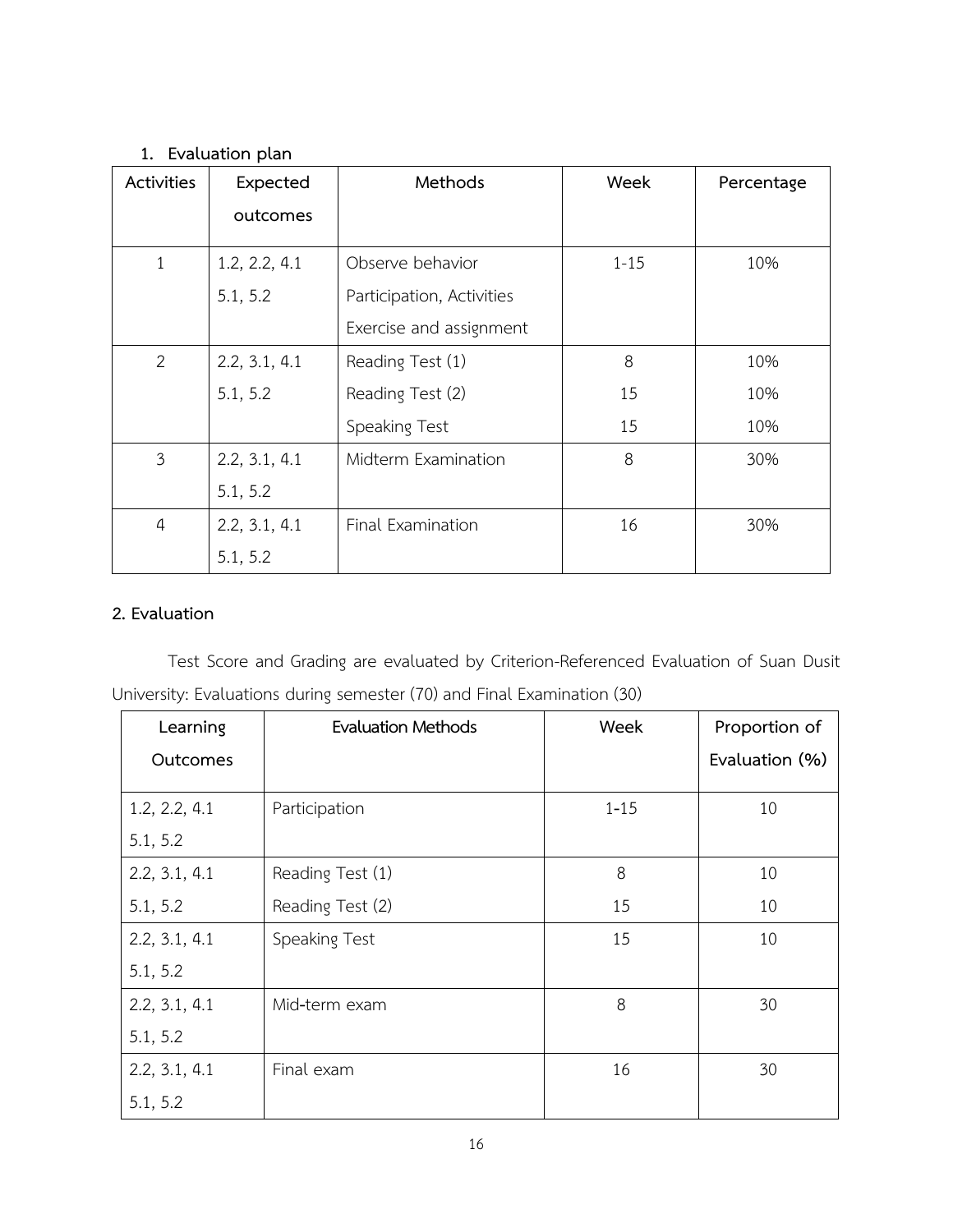## **Section 6 Teaching Materials and Resources**

#### **1. Texts and main documents**

Sutsawad Jandum. (2021). **Basic Japanese.** Suan Dusit University

#### **2. Documents and important information**

- 1. ア-クアカデミ (2010)「かなマスター」株式会社三修社
- 2. The Association for Overseas Technical Scholarship (AOTS). (2004). 一人で学べるひ

## がな かたかな. **Japan: 3A Corporation.**

#### **3. Documents and recommended information**

1. The Japan Foundation. (2020). **Marugoto A1-1 (Katsudoo) Self-Study Course**. Available from :minato-jf.jp.

## **Section 7 Evaluation and Improvement of Course Management**

#### **1. Strategies for Course Effectiveness Evaluation by Students**

Effectiveness evaluation for this course is as follows:

- Interviews with students
- Observations of students' responses during class
- Students' online evaluation and feedback

#### **2. Evaluation strategies in teaching methods**

The strategies for collection data for teaching evaluation are as follows:

- Exam results
- Revision of learning outcomes

#### **3. Improvement of Teaching**

- Seminar for course and teaching improvement
- Research for course and teaching improvement

#### **4. Evaluation of students' learning outcome**

- Revision of assessment evaluations by external lecturers or experts

#### **5. Review and improvement for better outcome**

- Classroom activities, quizzes, observation, class participation and midterm and final examinations